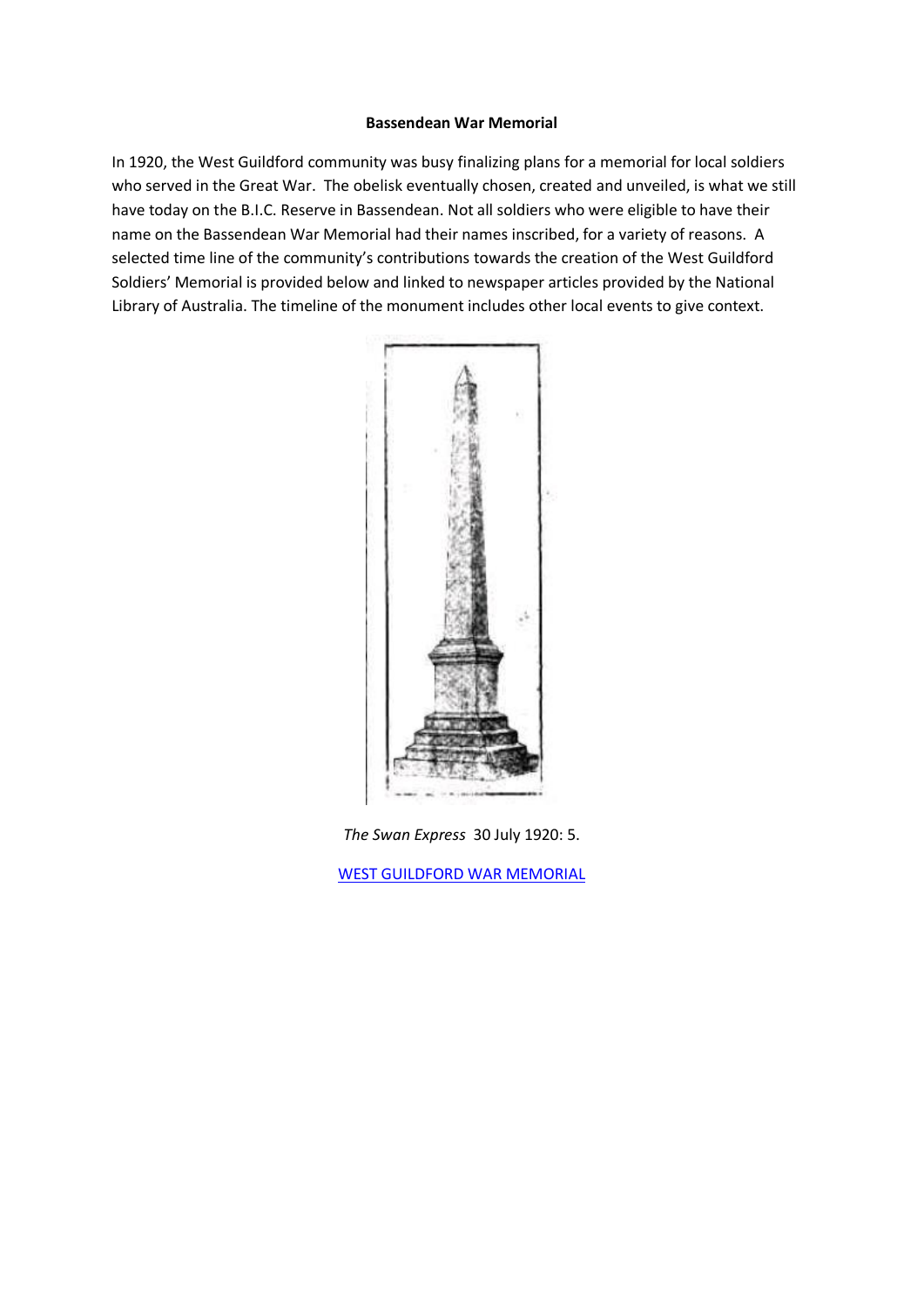# **1915**

soldiers killed (who are listed on the memorial)

- Ben Bailey
- [Ernest Butt](https://discoveringanzacs.naa.gov.au/browse/person/108466)
- **•** [Frederick Bowra](https://discoveringanzacs.naa.gov.au/browse/person/96497)

1915 (July) Ben Bailey's [MEMORIAL SERVICE AT ST. MARKS, WEST GUILDFORD.](https://trove.nla.gov.au/newspaper/article/204769603?)

## **1916**

1916 (February) Pt Wilson enlist [Who's Who in Khaki.](https://trove.nla.gov.au/newspaper/article/165447422?)

1916 (July) Mr Clay granted a leave of absence from the West Guildford Road Board Blackboy [Periscopes.](https://trove.nla.gov.au/newspaper/article/165448153?)

1916 (October) Enlistment advertisement for West Guildford [Advertising](https://trove.nla.gov.au/newspaper/article/209374522?)

soldiers killed (who are listed on the memorial)

- **•** [George Honey](https://discoveringanzacs.naa.gov.au/browse/person/216574)
- [Frank Potter](https://discoveringanzacs.naa.gov.au/browse/person/279725)
- [Alfred Baxter](https://discoveringanzacs.naa.gov.au/browse/person/83707)
- **•** [Ernest Pirani](https://discoveringanzacs.naa.gov.au/browse/person/280600)
- [Frederick Young](https://discoveringanzacs.naa.gov.au/browse/person/25482)
- **•** [Joseph Frobisher](https://discoveringanzacs.naa.gov.au/browse/person/174291)
- [Herbert Cruttenden](https://discoveringanzacs.naa.gov.au/browse/person/142093)
- [George McIntosh](https://discoveringanzacs.naa.gov.au/browse/person/40135)
- **•** [Frank Beck](https://discoveringanzacs.naa.gov.au/browse/person/85094)
- **.** [James Gemmell](https://discoveringanzacs.naa.gov.au/browse/person/176057)
- [Irvine Pryde](https://discoveringanzacs.naa.gov.au/browse/person/284704)
- [Stanley Short](https://discoveringanzacs.naa.gov.au/browse/person/316421)
- [Francis Young](https://discoveringanzacs.naa.gov.au/browse/person/25415)
- [Thomas Hay](https://discoveringanzacs.naa.gov.au/browse/person/198873)
- [Ben Poutney](https://discoveringanzacs.naa.gov.au/browse/person/279777)

## **1917**

1917 (March) Ernest Wicks receives Military Medal [PERSONAL](https://trove.nla.gov.au/newspaper/article/209376013?)

soldiers killed (who are listed on the memorial)

- [John Short](https://discoveringanzacs.naa.gov.au/browse/person/316382)
- [Maurice Barry](https://discoveringanzacs.naa.gov.au/browse/person/81887)
- **•** [Arthur Gledhill](https://discoveringanzacs.naa.gov.au/browse/person/204691)
- [Walter Wallace](https://discoveringanzacs.naa.gov.au/browse/person/352375)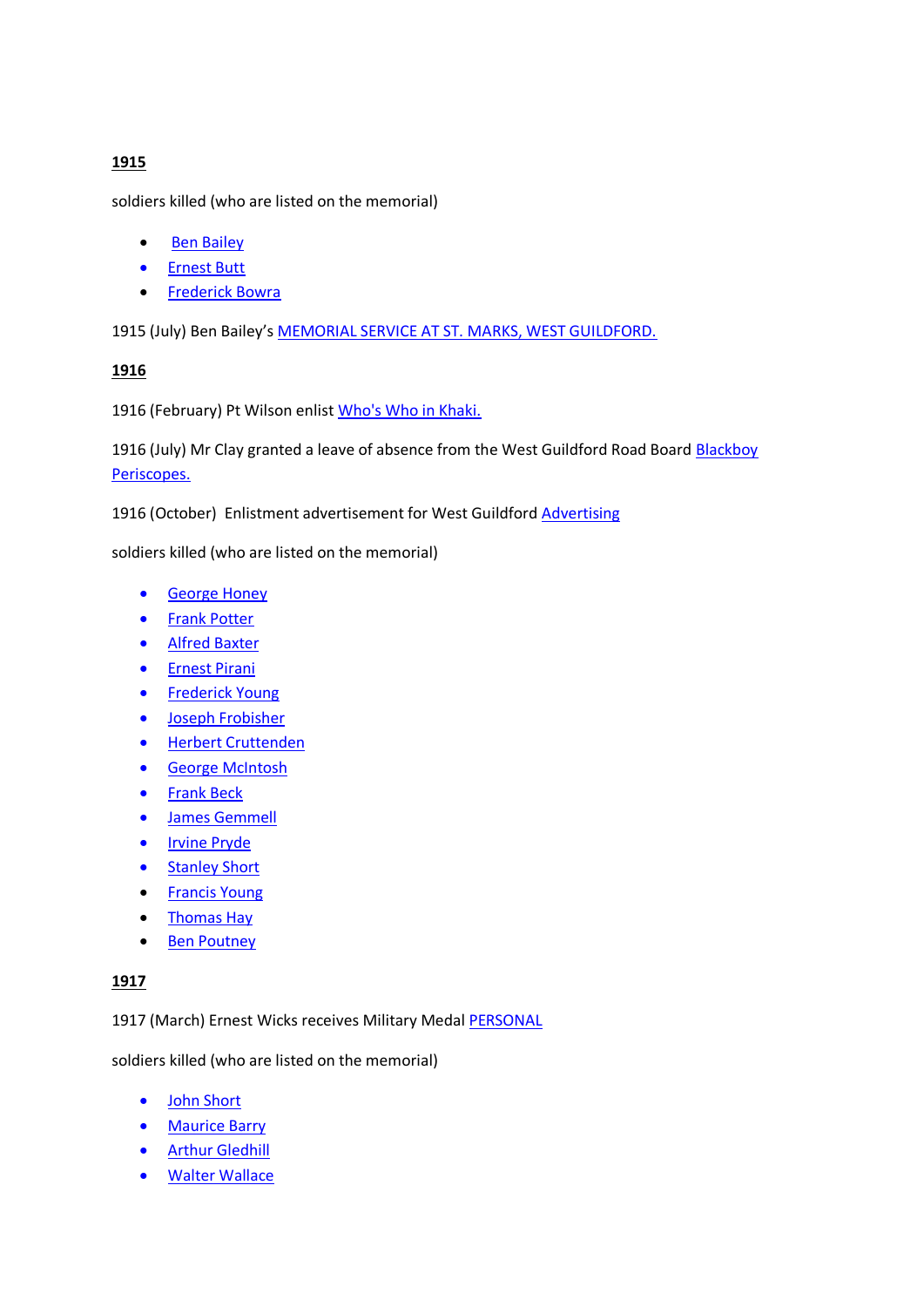- [Frank Heald](https://discoveringanzacs.naa.gov.au/browse/person/196797)
- **•** [GeorgeDobson](https://discoveringanzacs.naa.gov.au/browse/person/148906)
- [Robert McWhirter](https://discoveringanzacs.naa.gov.au/browse/person/46648)
- [John Harman](https://discoveringanzacs.naa.gov.au/browse/person/202188)
- [Joseph Elliott](https://discoveringanzacs.naa.gov.au/browse/person/159755)
- [James Chambers](https://discoveringanzacs.naa.gov.au/browse/person/116620)

1917 (March) RECRUITING RALLY AT WEST GUILDFORD. AN ENTHUSIASTIC GATHERING. HIGHLY [INTERESTING SPEECHES.](https://trove.nla.gov.au/newspaper/article/209376054?)

### 1917 (June) [EMPIRE DAY AT WEST GUILDFORD.](https://trove.nla.gov.au/newspaper/article/209376702?searchTerm=%22west%20guildford%20school%20honor%20board%22&searchLimits=exactPhrase=west+guildford+school+honor+board|||anyWords|||notWords|||requestHandler|||dateFrom|||dateTo|||sortby)

The following names are on the West Guildford School Honor Board:-Lieut. R. E. Potts, Ptes. B. Bailey, W. Bailey, J. Bailey, J. Murray, W. Wicks, E. Wicks, F. Young, J. Bull, J. Wilson, S. Smith. Gunner C. Hyland, Pte. J. Christie, D iver R. Liddle, Sergt. E. McSwain, Ptes. F. Bright, G. Ticehurst, J. Farley, G. Walsh, S. Walsh, H. Fyfe, G. Dixon, J. Harman, L. Boothey, F. Boothey.

If any persons know of soldiers who have previously attended this school the head teacher would be grateful to hear of them, with address and number.

1917 (July[\) WELCOME TO RETURNING SOLDIERS. AT WEST GUILDFORD.](https://trove.nla.gov.au/newspaper/article/209376977?)

1917 (July[\) WEST GUILDFORD VOLUNTEERS. SEND OFF BY RESIDENTS.](https://trove.nla.gov.au/newspaper/article/209376992?)

1917 (November) Mr C. R. Wicks chaired a meeting for a suitable roll of honor to "signalize appreciation of the action of the men who have enlisted in the district." I [GENERAL NEWS.](https://trove.nla.gov.au/newspaper/article/209378100?)

## **1918**

soldiers killed (who are listed on the memorial)

- **•** [Thomas Lockhart](https://discoveringanzacs.naa.gov.au/browse/person/341234)
- [Charles Carter](https://discoveringanzacs.naa.gov.au/browse/person/114123)
- [William Wilson](https://discoveringanzacs.naa.gov.au/browse/person/56079)
- [John Christie](https://discoveringanzacs.naa.gov.au/browse/person/119406)

1918 (22 May) The honor roll jumble sale fundraising meetin[g GENERAL NEWS.](https://trove.nla.gov.au/newspaper/article/207324071?searchTerm=%22west%20guildford%20honor%20roll%22&searchLimits=exactPhrase=west+guildford+honor+roll|||anyWords|||notWords|||requestHandler|||dateFrom|||dateTo|||sortby)

1918 (27 September) Social and dance fundraiser [GENERAL NEWS.](https://trove.nla.gov.au/newspaper/article/207322079?searchTerm=%22west%20guildford%20honor%20roll%22&searchLimits=exactPhrase=west+guildford+honor+roll|||anyWords|||notWords|||requestHandler|||dateFrom|||dateTo|||sortby)

1918 (8 November) successful fundraising effort for the honour roll [WEST GUILDFORD PICTURES.](https://trove.nla.gov.au/newspaper/article/207322439?searchTerm=%22west%20guildford%20honor%20roll%22&searchLimits=exactPhrase=west+guildford+honor+roll|||anyWords|||notWords|||requestHandler|||dateFrom|||dateTo|||sortby)

1918 (December) Beautiful weather conditions and a large attendance of children and parents marked the children's gathering held on the recreation ground, West Guildford. [CHILDREN'S TREAT AT WEST GUILDFORD. CELEBRATING SIGNING OF ARMISTICE.](https://trove.nla.gov.au/newspaper/article/207322827?)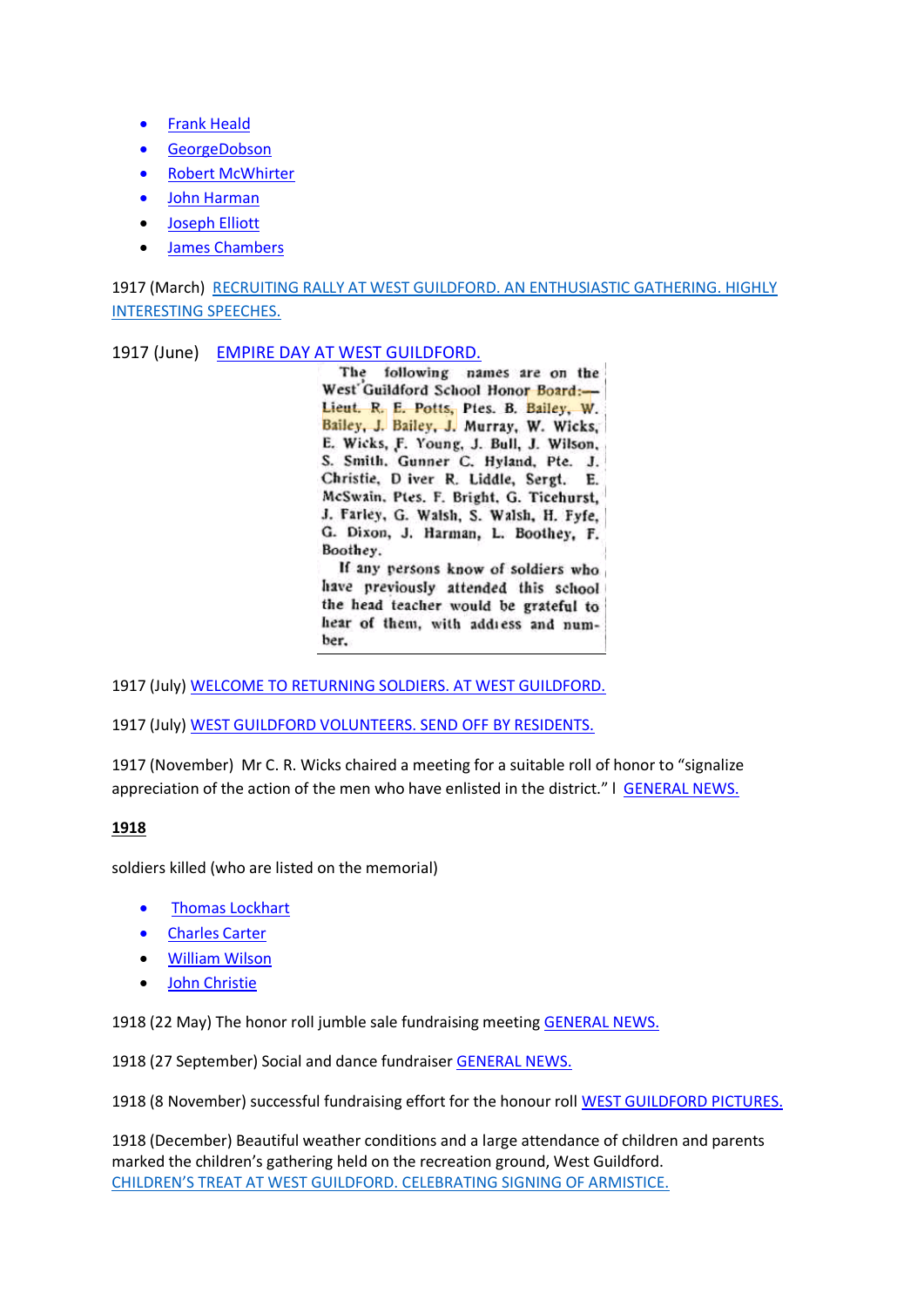#### **1919**

1919 [PRIVATE J. J. HARMAN.](https://trove.nla.gov.au/newspaper/article/58005573?) Son of Mr. and Mrs. Harman, West Guildford. Enlisted in 1915. Served on Gallipoli and in France, where he was killed at Polygon Wood.

1919 (21 March) Honor roll committee fundraising exceeds 109 pounds [GENERAL NEWS.](https://trove.nla.gov.au/newspaper/article/207323713?searchTerm=%22west%20guildford%20honor%20roll%22&searchLimits=exactPhrase=west+guildford+honor+roll|||anyWords|||notWords|||requestHandler|||dateFrom|||dateTo|||sortby)

1919 (8 May) West Guildford Red Cross Committee meeting held [GENERAL NEWS.](https://trove.nla.gov.au/newspaper/article/207324071?searchTerm=%22west%20guildford%20honor%20roll%22&searchLimits=exactPhrase=west+guildford+honor+roll|||anyWords|||notWords|||requestHandler|||dateFrom|||dateTo|||sortby)

### **1920**

1920 (March) Soldiers welcomed home by Red Cross [WEST GUILDFORD RETURNED SOLDIERS.](https://trove.nla.gov.au/newspaper/article/207327020?)  [WELCOMED HOME BY FED CROSS. AN ENJOYABLE GATHERING.](https://trove.nla.gov.au/newspaper/article/207327020?)

1920 (2 April) Funds amounting to 22 pounds were received from the Guildford Regatta GENERAL [NEWS.](https://trove.nla.gov.au/newspaper/article/207327190?searchTerm=%22west%20guildford%20honor%20roll%22&searchLimits=exactPhrase=west+guildford+honor+roll|||anyWords|||notWords|||requestHandler|||dateFrom|||dateTo|||sortby)

1920 (23 April) [WEST GUILDFORD SOLDIERS' MEMORIAL. FINALISING THE PROJECT.](https://trove.nla.gov.au/newspaper/article/207327374?searchTerm=%22west%20guildford%20honor%20roll%22&searchLimits=exactPhrase=west+guildford+honor+roll|||anyWords|||notWords|||requestHandler|||dateFrom|||dateTo|||sortby)

1920 (April) The returned soldiers of the Midland and Districts Branch opened their appeal at West Guildford with a euchre party and dance [WEST GUILDFORD.](https://trove.nla.gov.au/newspaper/article/207323852?)

1920 (30 April) A combined church service held with three churches and a collection for honor roll take[n WEST GUILDFORD.](https://trove.nla.gov.au/newspaper/article/207327482?searchTerm=%22west%20guildford%20honor%20roll%22&searchLimits=exactPhrase=west+guildford+honor+roll|||anyWords|||notWords|||requestHandler|||dateFrom|||dateTo|||sortby)

1920 (21 May) The community formed a committee and had ideas such as a sun dial or clock as a memorial. [WEST GUILDFORD HONOR ROLL. MONUMENT TO BE RAISED.](https://trove.nla.gov.au/newspaper/article/207327670?searchTerm=%22west%20guildford%20honor%20roll%22&searchLimits=exactPhrase=west+guildford+honor+roll|||anyWords|||notWords|||requestHandler|||dateFrom|||dateTo|||sortby)

1920 (June) "Mr. Pickering suggested that 'the board be empowered to purchase a corner block with a view to erecting the monument thereof. Mr Drysdale and Mr Turner both spoke in favor of the corner block site, the object was to place the memorial on a site where it would be plainly visible. " [WEST GUILDFORD RATEPAYERS' MEETING. MEMORIAL MONUMENT.](https://trove.nla.gov.au/newspaper/article/207327905?)

1920 (June) Memorial Monument Committee meeting held [WEST GUILDFORD MEMORIAL](https://trove.nla.gov.au/newspaper/article/207328001?)  [MONUMENT. COMMITTEE MEETING.](https://trove.nla.gov.au/newspaper/article/207328001?)

*"The monument would be built of granite on a concrete foundation, and the cost would be £230. An inscription plate would be placed on the front stating the memorial was erected by the citizens of West Guildford to commemorate the Great War 1914-18…"*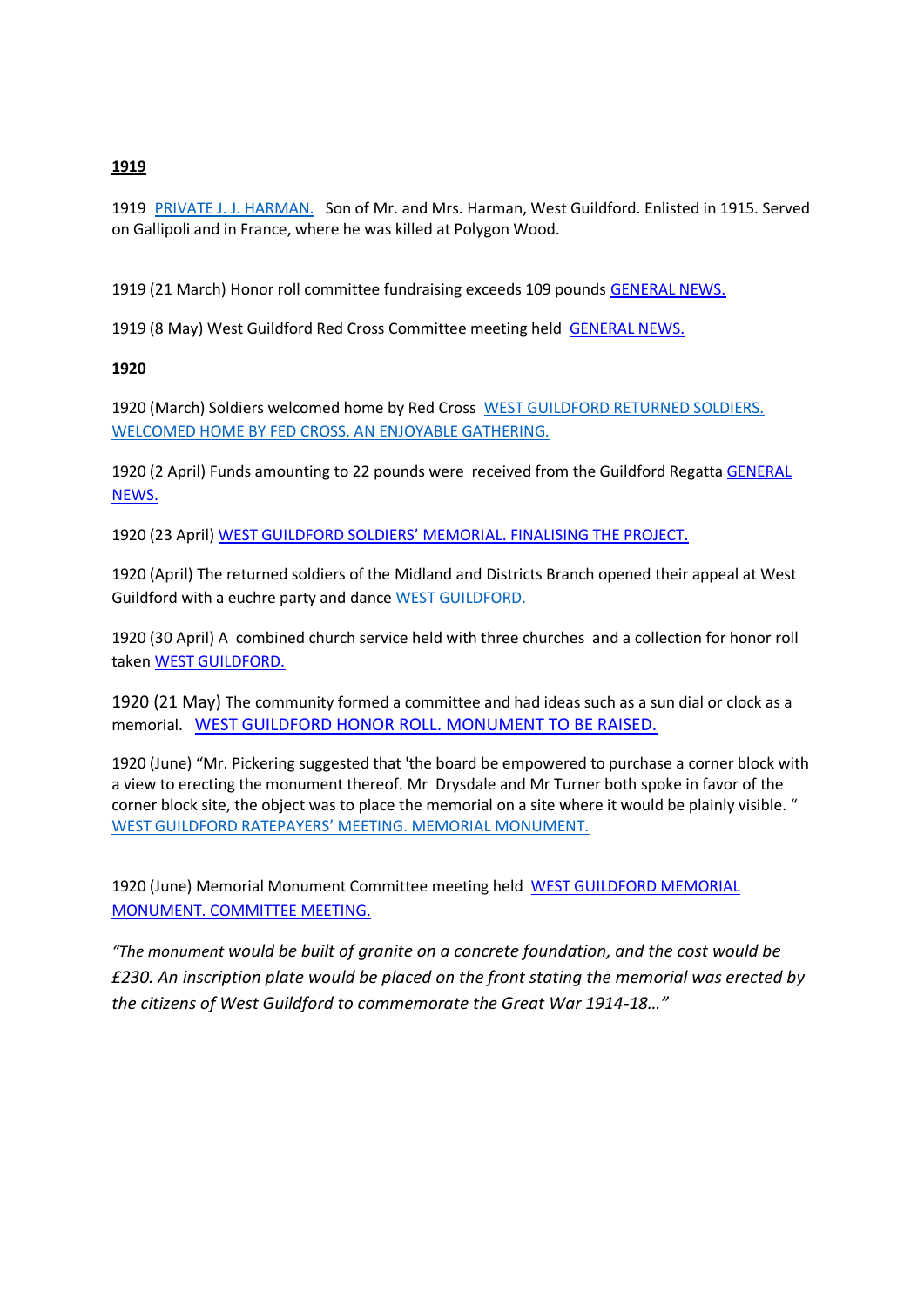The situation of the monument is onthe corner of the main road and Wilson. street, and on the same side as the public hall (between the hall and the station), and is so situated that it can never be obscured by any haildings that may be erected in years to come.  $\Lambda$ "busy bee" is at work carting sand and levelling the ground around the monument on each Saturday afternoon as long as required.

The work of constructing the monument is in the hands of two returned soldiers, Messrs. Wales and Gillies, the material for same being Mahogany Creek granite.

1920 (July) A parcel of land was selected on the corner of Wilson Street and Perth Road, near the prominent Town Hall and in the town centre. [WEST GUILDFORD SOLDIERS' MEMORIAL. WORKING BEE ON SATURDAY.](https://trove.nla.gov.au/newspaper/article/207328114?)

1920 (July) " Busy bee " held to level up the site [WEST GUILDFORD SOLDIERS' MEMORIAL](https://trove.nla.gov.au/newspaper/article/207328207?)

1920 (July) Protest letter regarding site chosen [The West Guildford Memorial To the Editor of "The](https://trove.nla.gov.au/newspaper/article/210243874?)  [Australian."](https://trove.nla.gov.au/newspaper/article/210243874?)



1920 (July) Petition by 27 relatives of West Guilford soldiers about the site selected for the proposed memorial. [WEST GUILDFORD SOLDIERS' MEMORIAL PROTEST AGAINST SELECTED SITE](https://trove.nla.gov.au/newspaper/article/207328046?)

1920 (July) Messrs. Wales and Gillies, contractors, Returned Soldiers' Monumental Masons WEST [GUILDFORD WAR MEMORIAL](https://trove.nla.gov.au/newspaper/article/207328313?searchTerm=%22wales%20and%20gillies%22&searchLimits=exactPhrase=wales+and+gillies|||anyWords|||notWords|||requestHandler|||dateFrom|||dateTo|||sortby)

1920 (September) The ladies' committee of the West Guildford Fallen Soldiers' Memorial planned a big jumble fair to be held to fundraise. [WEST GUILDFORD FALLEN SOLDIERS MEMORIAL.](https://trove.nla.gov.au/newspaper/article/207328606?)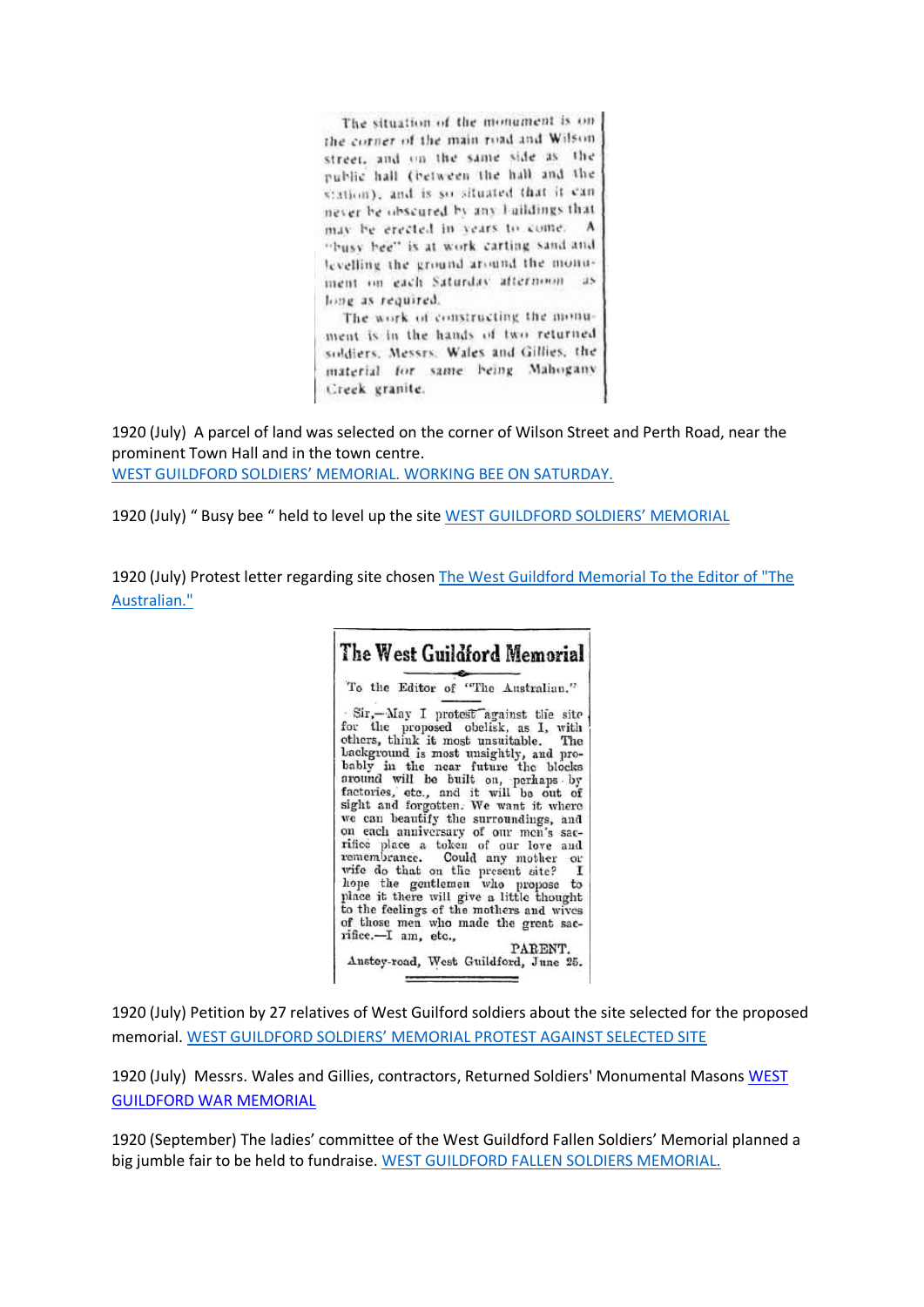1920 (September) A fundraising concert was held, with vocal and instrumentals by the West Guildford Orchestral Society, for the Faller Soldiers' obelisk to be erected. [SACRED CONCERT AT](https://trove.nla.gov.au/newspaper/article/207328661?)  [WEST GUILDFORD.](https://trove.nla.gov.au/newspaper/article/207328661?)

1920 (22 October) West Guildford Soldiers' Memorial Committee Chairman, Mr C. R. Wicks request names for a complete list of soldiers who fell during active service. [GENERAL NEWS. Damaging](https://trove.nla.gov.au/newspaper/article/207329027?)  [Council Property.](https://trove.nla.gov.au/newspaper/article/207329027?)—

> West Guildford Soldiers' Memorial.-The committee of the West Guildford soldiers' memorial is desirous of obtaining a complete list of names of soldiers who fell during active service in the great. war, and relatives of the men who enlisted from West Guildford are requested to communicate with the chairman (Mr. C. R. Wie is) of the committee.

1920 (10 November) The West Guildford Rifle Clubs' honor roll was unveiled by the Premier, Mr Mitchell [WEST GUILDFORD RIFLE CLUB CONCERT. UNVEILING OF HONOR ROLL.](https://trove.nla.gov.au/newspaper/article/207329241?) And [WEST GUILDFORD RIFLE CLUB HONOR -ROLL. THE PREMIER ON SOLDIER SETTLEMENT.](https://trove.nla.gov.au/newspaper/article/210694401?)

1920 (10 December) Water supply and reserve gazetted. [WEST GUILDFORD ROAD BOARD.](https://trove.nla.gov.au/newspaper/article/207329499?) 

1920 (December) Invitation to attend the Soldiers' Memorial unveiling SOLDIE[RS' MEMORIAL AT](https://trove.nla.gov.au/newspaper/article/207329457?)  [WEST GUILDFORD](https://trove.nla.gov.au/newspaper/article/207329457?)

## SOLDIERS' MEMORIAL

AT WEST GUILDFORD

His Excellency the Governor (Sir Francis Newdegate, K.C.M.G) will unveil the soldiers' memorial at West Guildford on Sunday a fternoon next at 3.30

Swan Express 10 December 1920, p. 2

1920 (12 December) unveiled on corner of Wilson Street and Perth Road. [WEST GUILDFORD](https://trove.nla.gov.au/newspaper/article/27952089?)  [SOLDIERS. UNVEILING](https://trove.nla.gov.au/newspaper/article/27952089?) OF MEMORIAL. And [WEST GUILDFORD SOLDIERS' MEMORIAL. UNVEILED BY](https://trove.nla.gov.au/newspaper/article/207329547?)  [THE GOVERNOR.](https://trove.nla.gov.au/newspaper/article/207329547?)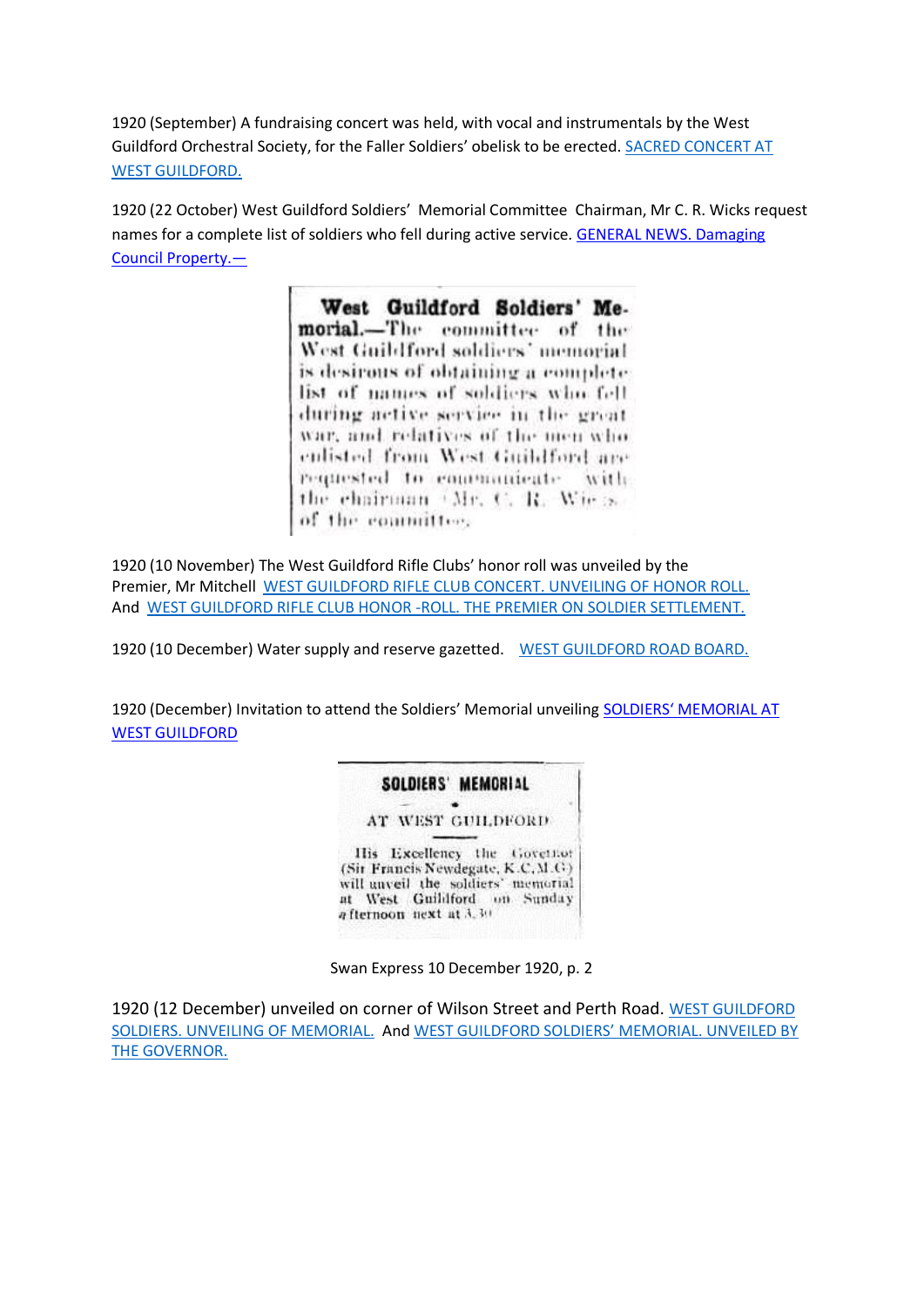

1920 (24 December) Water supply and reserve gazetted. [WEST GUILDFORD ROAD BOARD.](https://trove.nla.gov.au/newspaper/article/207329578?)

1921 (30 January) Wales and Gillie[s Soldiers and Sailors CURRENT TOPICS OF GENERAL INTEREST](https://trove.nla.gov.au/newspaper/article/58040921?)

Returned soldiers are setting up in<br>business in almost every kind. Wales<br>and Gillien, erstwhile 11th Co. Engi-<br>neers, however, seem to have struck<br>semething that others have not em-<br>barred upon-monomental sculptors<br>and gen eneral maso<br>est Guildford Solvest Guildford Sol<br>nily unveiled by oldiers' Memoria<br>y the Governor. the way, congratulated the firm

1920 (2 January) RSA annual meeting [RETURNED SOLDIERS' ASSOCIATION WEST GUILDFORD.](https://trove.nla.gov.au/newspaper/article/207326388?)

## **RETURNEO SOLDIERS' ASSOCIATION**

#### WEST GUILDFORD.

The annual meeting of the West Guildford branch is to be held on Wednesday next, January 7, at 8 p.m., when the election of officers will<br>take place. It is particularly desired that every member of the branch will make an effort to be present.

1920 (January) [WEST GUILDFORD BRANCH R.S.A. REPORT FOR HALF YEAR.](https://trove.nla.gov.au/newspaper/article/207326524?)